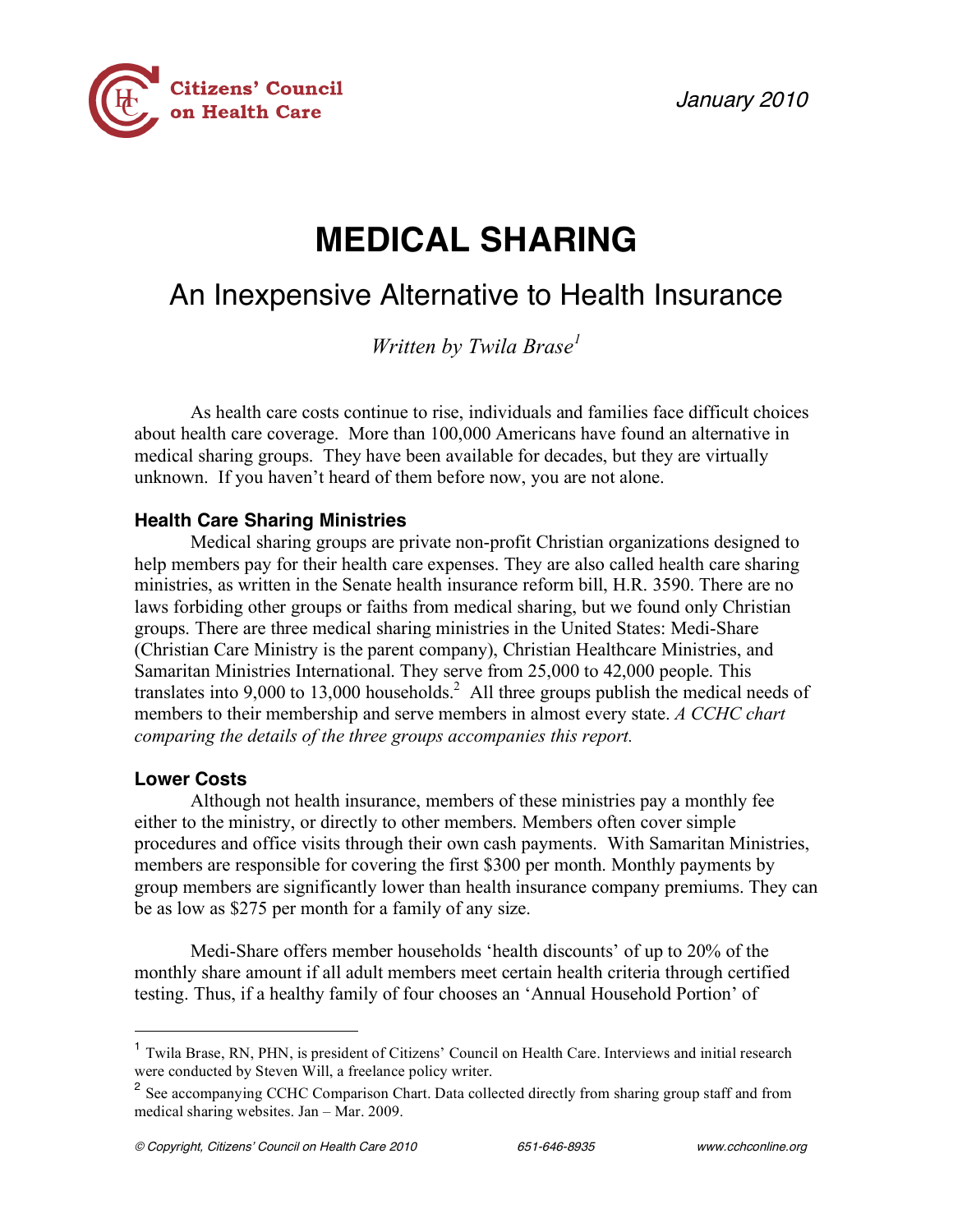\$5,000—similar to a deductible—they could pay as little as \$286 per month to have all eligible medical bills published and shared by Medi-Share members after the first \$5,000 is paid by the family.

In comparison, monthly health insurance payments can be more than a hundred dollars per month higher in some areas of the country. Unlike certain insurers, most medical sharing groups do not restrict access to doctors or

| <b>Comparing Medical Sharing Ministries to Health Insurance for a</b><br><b>Family of Four</b>             |                                                                                                    |  |  |  |  |  |  |
|------------------------------------------------------------------------------------------------------------|----------------------------------------------------------------------------------------------------|--|--|--|--|--|--|
| <b>Sharing Groups<sup>4</sup></b>                                                                          | Health Insurance with a \$5000<br>Deductible <sup>5</sup>                                          |  |  |  |  |  |  |
| Fee's of between \$240-<br>\$400/month                                                                     | Fee's of \$300-\$400/month<br>depending upon location                                              |  |  |  |  |  |  |
| Members cover first \$300 of any<br>expenses per month but<br>potentially any bill may be fully<br>covered | Members pay up to 30% of total<br>bill for large expenses                                          |  |  |  |  |  |  |
| Applicants never refused<br>membership based upon previous<br>medical conditions                           | Applicants may be refused<br>coverage due to prior conditions<br>such as cancer, tobacco use, etc. |  |  |  |  |  |  |
| Members may use any doctor or<br>hospital without restriction                                              | Some plans specify which doctors<br>may be used. Access to specialist<br>care may be restricted    |  |  |  |  |  |  |

specialists. Medi-Share documents claim that "Most families save between \$2,000 - \$4,000 a year."<sup>3</sup> How is this possible? The answer appears to lie in the principles of these groups.

#### **Sharing Expenses**

Health care sharing ministries were founded on one simple principle, to help care for fellow human beings using the biblical principle to "Bear one another's burdens, and thus fulfill the law of Christ" (*Galatians 6:2*). Citizens' Council on Health Care (CCHC) conducted email interviews with the heads of all three groups as part of the research for this article. As Howard Russell, executive director of Christian Care Ministry put it,

*"The reason we exist is to help people. We look for ways to help people. When evaluating a bill presented for sharing, in light of its eligibility with regard to our guidelines, we look for ways to make it eligible, not exclude it."6*

Individual members typically know whose medical bills they are sharing. Medi-Share states:

*"As a Medi-Share® member, you'll receive a monthly notice indicating the amount of your share. Access the secure member website to determine which members you are sharing with each month so you can pray for them and send a note of encouragement. It is common for members facing medical needs to receive many supportive messages from other members!"<sup>7</sup>*

 <sup>3</sup> "Faith-based benefit firm scrutinized," Leigh Woosley, Tulsa World, March 15, 2007.

<sup>&</sup>lt;sup>4</sup> Sharing group data obtained via email interviews with the heads of the three organizations, January 2009

<sup>5</sup> Health Insurance data obtained from http://www.ehealthinsurance.com/ehi/Quote.fs, January 2009

<sup>6</sup> Russell, Howard. Personal Email 31 Dec., 2008.

<sup>7</sup> http://medi-share.org/InnerPage.aspx?id=74, accessed December 28, 2009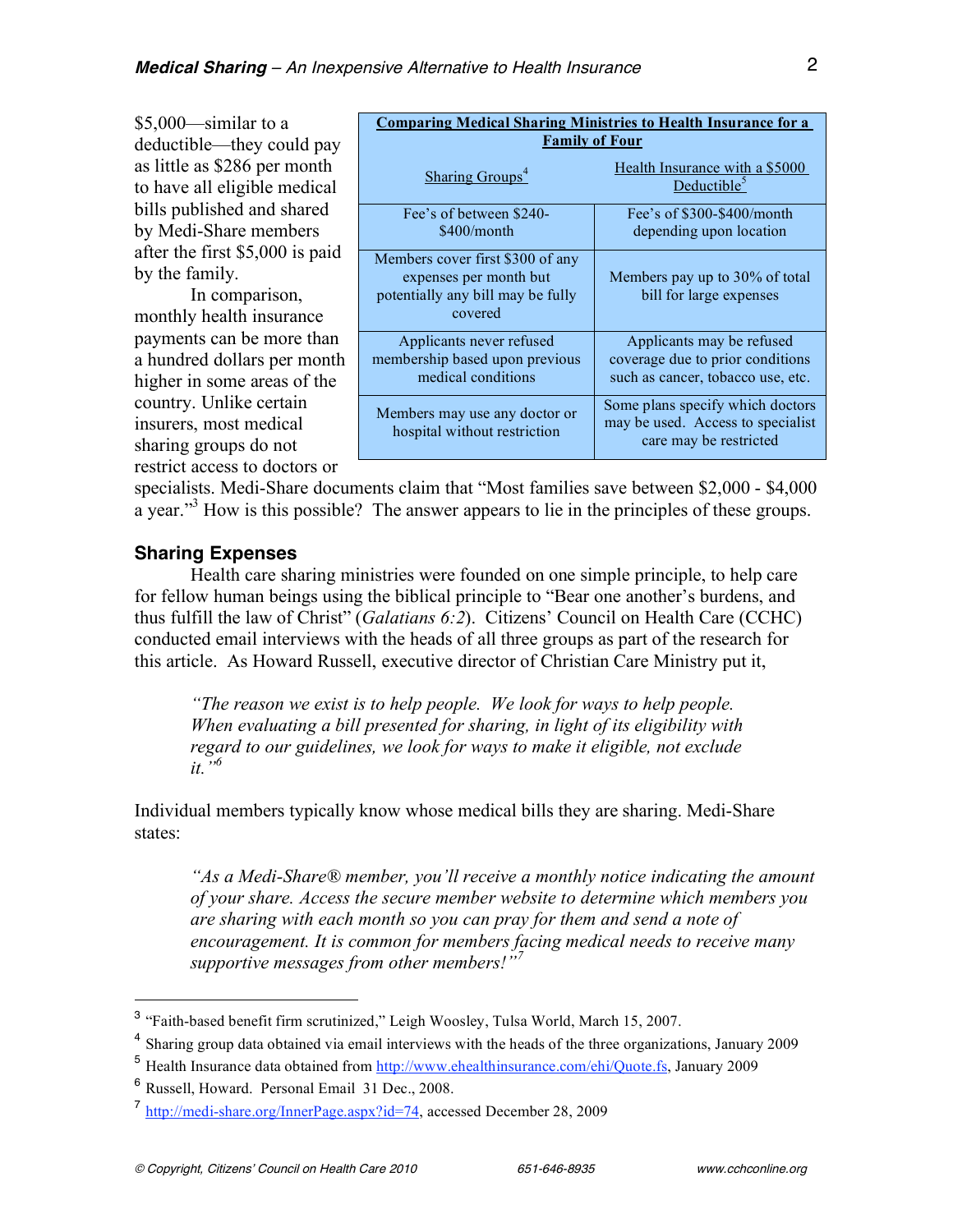When a member needs help with a medical bill he submits a request for assistance to the sharing ministry. All eligible medical needs are published to the membership after the individual or family has paid their share of each medical episode. Nearly all essential expenses are covered from chemotherapy and major surgeries to routine checkups. In nearly every case, the request for financial assistance is granted. In some circumstances, such as injuries sustained while driving without a helmet or a seat belt, medical sharing is reduced<sup>8</sup>

Individuals or the ministry negotiate medical bills. Medi-Share asks for providers to send bills directly to the ministry for discounting and payment. Staff from the other two medical sharing groups are often able to help members negotiate with for lower rates. The largest need ever shared by ministry members, as reported to CCHC in early 2009 was:

- Christian Healthcare Ministries: **\$1.6 million**
- Medi-Share (Christian Care Ministry): **\$661,421**
- Samaritan Ministries: **\$315,157**

#### **Limits on Sharing**

It should be noted that while none of the three groups declines applicants for preexisting chronic conditions such as cancer, the member's expenses related to the condition are not typically shared unless the condition has not required treatment for one to three years. Samaritan Ministries does not share any costs related to pre-existing cancer, heart conditions or diabetes. Thus, membership prior to serious illness is advantageous.

In addition, each ministry lists certain procedures and conditions for which there is no sharing. For example, among other limitations, Christian Healthcare Ministries does not share chiropractic services, and Samaritan Ministries does not share infertility expenses.

#### **Strict Criteria**

Perhaps the most notable difference between medical sharing groups and health insurance companies is their criteria for enrollment. The three medical sharing groups are all Christian organizations, run by or alongside Christian ministries. Common membership requirements include an agreement not to smoke, drink heavily, or use illicit drugs. Members must attend church regularly, and agree not to have sex outside of marriage.

These requirements may sound strict, but James Lansberry, director of Samaritan Ministries says it is precisely these requirements, along with the nature of sharing groups that helps keeps prices low for the members. He says,

*"Members are able to see the bills and create a more objective idea of what prices are and avoid the 'artificial' price increases that happen in the normal medical insurance. The people live healthier lifestyles; they agree not to smoke, or drink heavily, and they pray for those in need."9*

 $8$  http://medi-share.org/welcome\_aboard.aspx?terms=initial+member+responsibility#Responsibilities%20W

<sup>9</sup> James Lansberry. Personal Email. Jan. 5, 2009.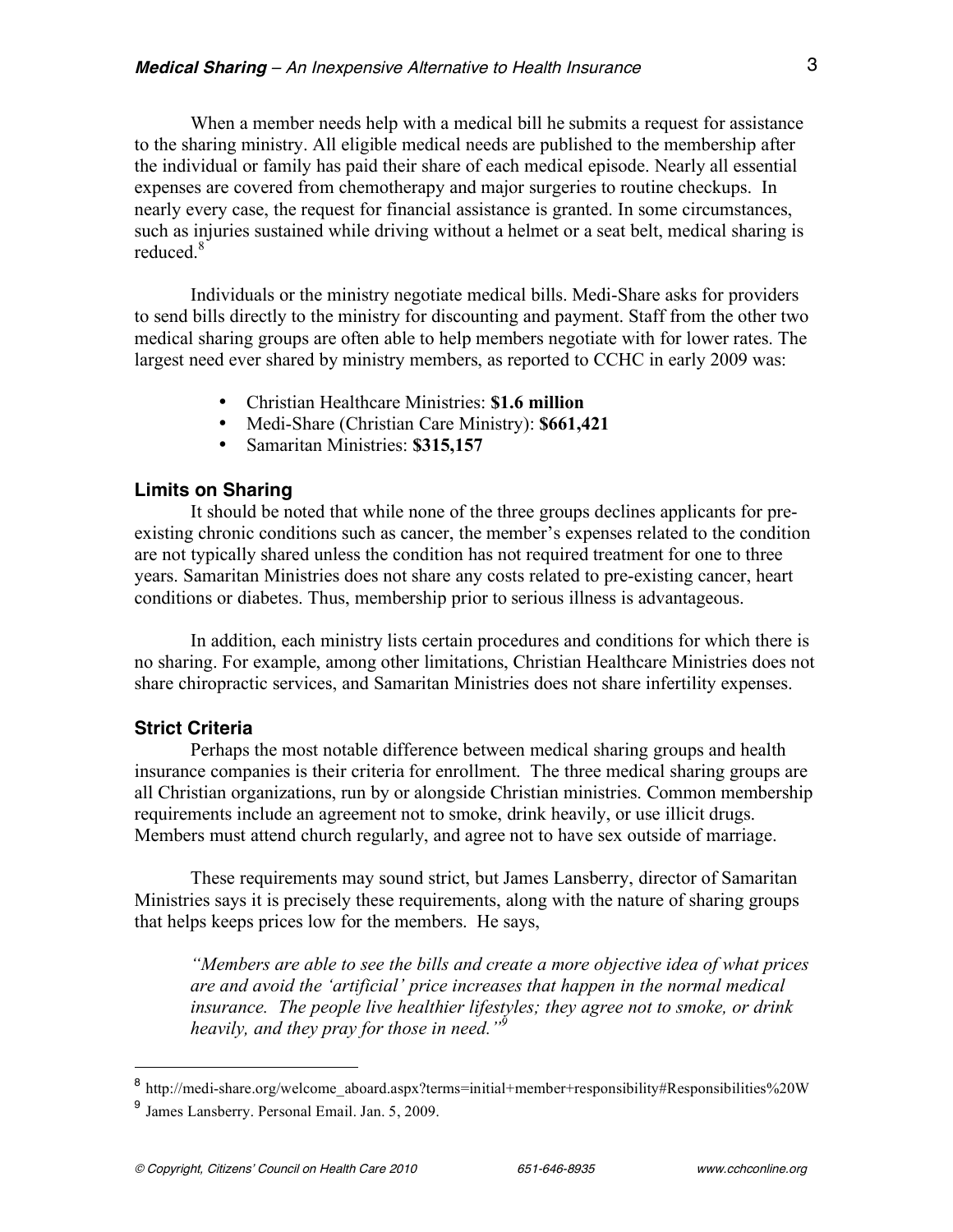#### **Pleased Members**

CCHC contacted several Medi-Share subscribers by telephone. Carlton Burris, a nearly 60 yr old Texan, and his wife pay a total of \$411 per month. Three years ago, he had a quadruple bypass that cost \$140,000. Medi-Share paid all but \$1,800. He describes Medi-Share as "wonderful....They really came through for me."<sup>10</sup> Kenneth Skeem from Oasis, Utah writes similarly about Samaritan Ministries: "I can't say enough good about Samaritan, now that I have seen it work…when the checks started coming in, what hope it gave us. The special notes…and the thoughtful blessings enclosed were so kind and uplifting."<sup>11</sup>

#### **Affordable Option**

Christian Healthcare Ministries (CHM) is the oldest of the three groups, having been in operation since 1982. CHM serves as a prime example of just how medical sharing groups work. Individual plans are offered at three participation levels: Gold (\$150 per unit, per month), Silver (\$85 per unit, per month) and Bronze (\$45 per unit, per month). Family plans can range from \$200 to \$400 per month though no family will ever need to pay for more than three people, even if the family is larger.

These costs are affordable when compared to traditional health insurance. A 2007 Annual Employer Health Benefits Survey (Kaiser Family Foundation and Health Research

and Educational Trust) found that even when utilizing the highest level (Gold) of coverage, *"Christian Healthcare Ministries participation is 55 to 65 percent less than the average price of HMO, PPO, and POS health insurance plans."<sup>12</sup>*

| Counting the cost: How CHM compares with traditional health<br>insurance                                                                                                                                                               |                                                                           |          |                                                                           |          |                                        |          |                                                                             |         |  |
|----------------------------------------------------------------------------------------------------------------------------------------------------------------------------------------------------------------------------------------|---------------------------------------------------------------------------|----------|---------------------------------------------------------------------------|----------|----------------------------------------|----------|-----------------------------------------------------------------------------|---------|--|
| <b>Average</b><br>annual<br>premium<br>(2007)                                                                                                                                                                                          | <b>Health</b><br><b>Maintenance</b><br><b>Organization</b><br>(HMO) plans |          | <b>Preferred</b><br><b>Provider</b><br><b>Organization</b><br>(PPO) plans |          | <b>Point of Service</b><br>(POS) plans |          | <b>Christian</b><br><b>Healthcare</b><br><b>Ministries</b><br>(Gold level)* |         |  |
|                                                                                                                                                                                                                                        | Individual                                                                | Family   | Individual                                                                | Family   | Individual                             | Family   | Individual                                                                  | Family  |  |
|                                                                                                                                                                                                                                        | \$4,299                                                                   | \$11,879 | \$4,638                                                                   | \$12,443 | \$4,337                                | \$11,588 | \$1,800                                                                     | \$5,400 |  |
| Source: 2007 Annual Employer Health Benefits Survey, Kaiser Family Foundation and Health Research and Educational<br>Trust.                                                                                                            |                                                                           |          |                                                                           |          |                                        |          |                                                                             |         |  |
| * The CHM financial figures are from 2008 rather than 2007. On Jan. 1, 2008, CHM raised monthly gift amounts for the<br>first time in eight years. Insurance premium prices rose 6 to 14 percent annually during the same time period. |                                                                           |          |                                                                           |          |                                        |          |                                                                             |         |  |

#### **Sense of Community**

In Christian Healthcare Ministries, members send letters and cards to one another, highlighting the *"…tremendous personal involvement that our members feel for one another."<sup>13</sup>* Rev. Howard Russell, the executive director of CHM says there is a strong sense of community among the group's members. He says members who are financially well off will often pay for personal bills out of their own pockets or donate extra money every month so that more is available for those who truly need the help.

 <sup>10</sup> Quotes taken from telephone interview, February 2009.

<sup>11</sup> Quote taken from Samaritan Ministries website: http://www.samaritanministries.org/info/html/proof.html

<sup>&</sup>lt;sup>12</sup> "Answers to many questions members are asked when telling others about CHM," Christian Healthcare Ministries (newsletter), February 2009.

<sup>13</sup> Howard Russell. Personal Email Dec. 31, 2008.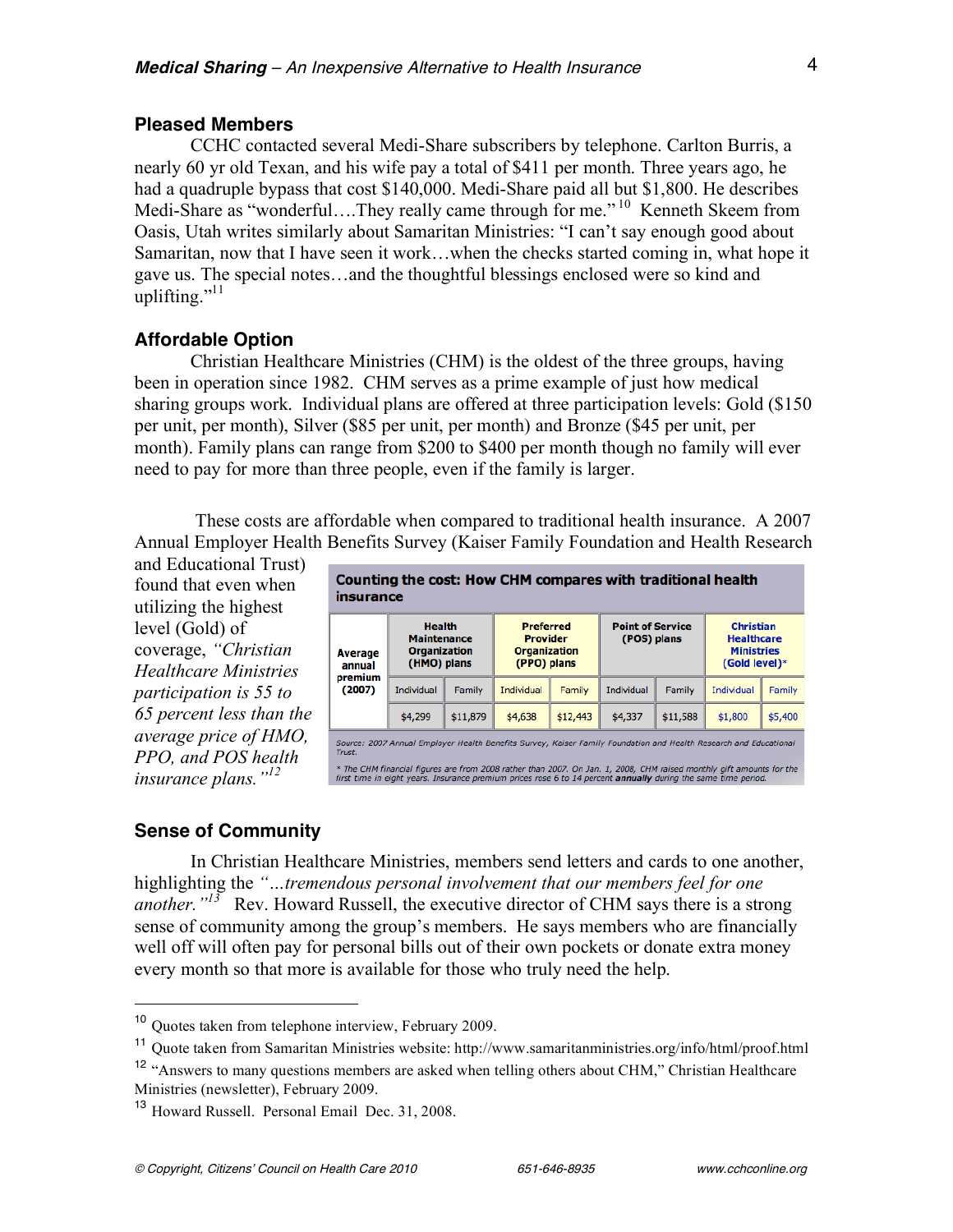To date, CHM has helped its members pay hundreds of millions of dollars in medical bills and serves over 60,000 members. This sense of community is not limited to CHM. James Lansberry of Samaritan Ministries talked about his own experiences:

*"I have been a member since 1996. Each month, when writing a check, I write directly to another family. So I think about that family or person, I pray for that person, and I write personal notes to those people. Several years ago my wife had an appendectomy and we received over 20 gifts from people across the country."<sup>14</sup>*

#### **Controversy**

Not everyone is happy with the sharing ministry they joined. In 2007, Pastor Andy Bowman from Park Hill, Oklahoma, filed a lawsuit claiming Medi-Share denied his claim of more than \$27,000 after heart complications. Little more is known about his case because Bowman has refused news media interviews saying that he and the organization reached a confidential settlement out of court in late 2007.<sup>15</sup>

The lawsuit, and a court ruling that Medi-Share is an insurance company, not a medical sharing group, led to a 2007 "emergency cease and desist order" by Kim Holland, Oklahoma's insurance commissioner. However, according to news reports, SB 1189, a bill approved by the Governor in 2008, allows Medi-Share to resume business in Oklahoma.<sup>16</sup>

Commissioner Holland claimed that Medi-Share is health insurance: "If it looks like a rose and smells like a rose, then it's a rose."<sup>17</sup> She said medical sharing must be member to member direct, the Samaritan Ministries model, not a centralized pooling of dollars, the Medi-Share model. However, in Kentucky, a judge ruled that Medi-Share is not insurance and thus not subject to regulatory oversight by the State of Kentucky.<sup>18</sup>

Those who claim medical sharing groups are health insurance companies subject to State regulation say that the ministries merely change the insurance terminology to avoid state regulation. Thus, in Medi-Share, there is a provider fee, instead of a copayment. Instead of a deductible, there is an 'Annual Household Portion" and instead of charges for late payments, there are requirements to contribute to an 'Extra Blessings' account.<sup>19</sup> However, there is no guarantee of payment for medical expenses.

#### **Not Insurance; No Guarantees**

Samaritan Ministries makes it clear that their ministry is not an insurance company. Their website states, *"In a sharing ministry each member is always responsible for his own* 

 <sup>14</sup> James Lansberry. Personal Email Jan. 5, 2009.

<sup>15</sup> Janice Francis-Smith, "Bill allowing Medi-Share to resume business heads to Okla. Governor," The Journal Record, May 27, 2008.

 $16$  Ibid.

<sup>17</sup> "Faith-based benefit firm scrutinized," Leigh Woosley, Tulsa World, March 15, 2007.

<sup>18</sup> Janice Francis-Smith, "Bill allowing Medi-Share to resume business heads to Okla. Governor," The Journal Record, May 27, 2008.

<sup>19</sup> Ibid.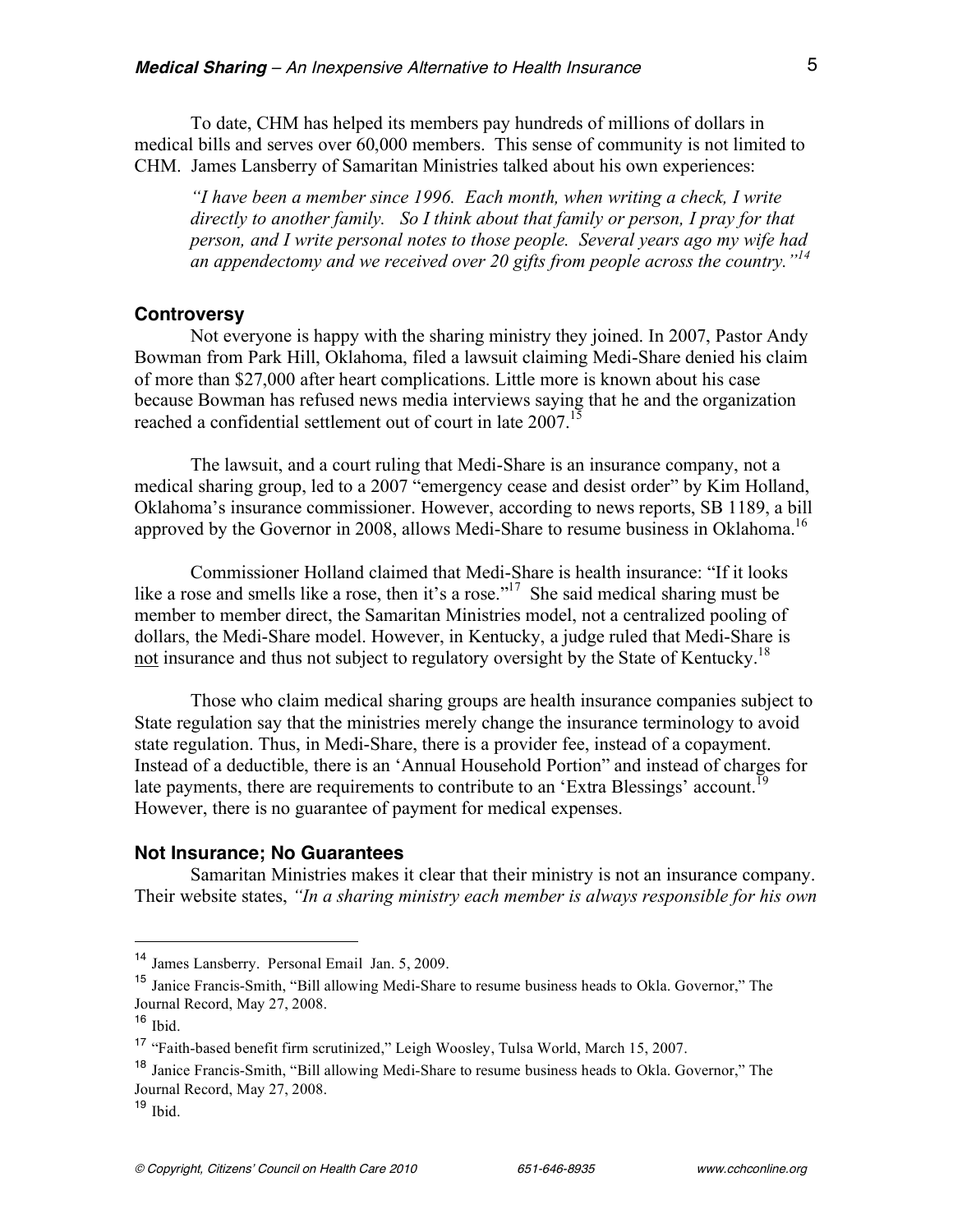*medical expenses." ABC News* recently reported on that lack of guarantee. <sup>20</sup> Christian Healthcare Ministries, under the website heading of "Legal notices," also states:

*CHM, a not-for-profit religious organization, is not an insurance company. No ministry operations or publications are offered through or operated by an insurance company. CHM does not guarantee or promise that your medical bills will be shared or assigned to others for financial gifts. Whether any CHM member chooses to share the burden of your medical bills will be entirely voluntary. As such, CHM should never be considered as a substitute for an insurance policy. Whether you receive any financial gifts for medical expenses and whether CHM continues to operate, you are always liable for any unpaid bills. 21*

Although Medi-Share has shared more than \$470 million of each other's medical expenses and secured \$90 million in discounts since  $1993$ ,<sup>22</sup> – Medi-Share generated about \$60 million in revenue in  $2006^{23}$  —the organization clearly states that it does not guarantee payment of individual medical claims:

*"Medi-Share is not insurance or an insurance policy nor is it offered through an insurance company. Whether anyone chooses to assist you with your medical bills will be totally voluntary, as no other member will be compelled by law to contribute toward your medical bills. As such, Medi-Share should never be considered to be insurance. Whether you receive any payments for medical expenses and whether or not Medi-Share continues to operate, you are always personally responsible for the payment of your own medical bills. Medi-Share is not subject to the regulatory requirements or consumer protections of your particular State's Insurance Code or Statutes."<sup>24</sup>*

In addition, Medi-Share lists specific disclosures for Illinois, Kansas, Kentucky, Maryland, Missouri, Pennsylvania and Wisconsin.<sup>25</sup> Christian Healthcare Ministries lists specific notices for Florida, Kentucky, Maryland, Oklahoma, Pennsylvania, South Dakota and Wisconsin residents. Medi-Share also notes that it is not available in Montana or Illinois.

#### **Threat of National Reform**

Illinois is currently the only state that *forbids* its residents from having medical sharing groups as their primary health coverage. Although there has been concern that medical sharing groups would not be allowed under national health insurance reform proposal, those utilizing health care sharing ministries will be exempt from the individual mandate to purchase insurance under H.R. 3590, the health insurance reform bill passed by

 <sup>20</sup> http://www.youtube.com/watch?v=0OYMNtzxfwo

<sup>21</sup> http://www.chministries.org/legalnotices.asp

<sup>22</sup> http://medi-share.org

<sup>&</sup>lt;sup>23</sup> "Blackwell's Insurance Department Intervention Raises Questions About Ties to Christian Health Care Company," The McCarville Report Online, May 29, 2008.

<sup>&</sup>lt;sup>24</sup> State Disclosures Concerning Medi-Share. http://medi-share.org/disclosures.aspx, accessed 12/28/2009. <sup>25</sup> Ibid.